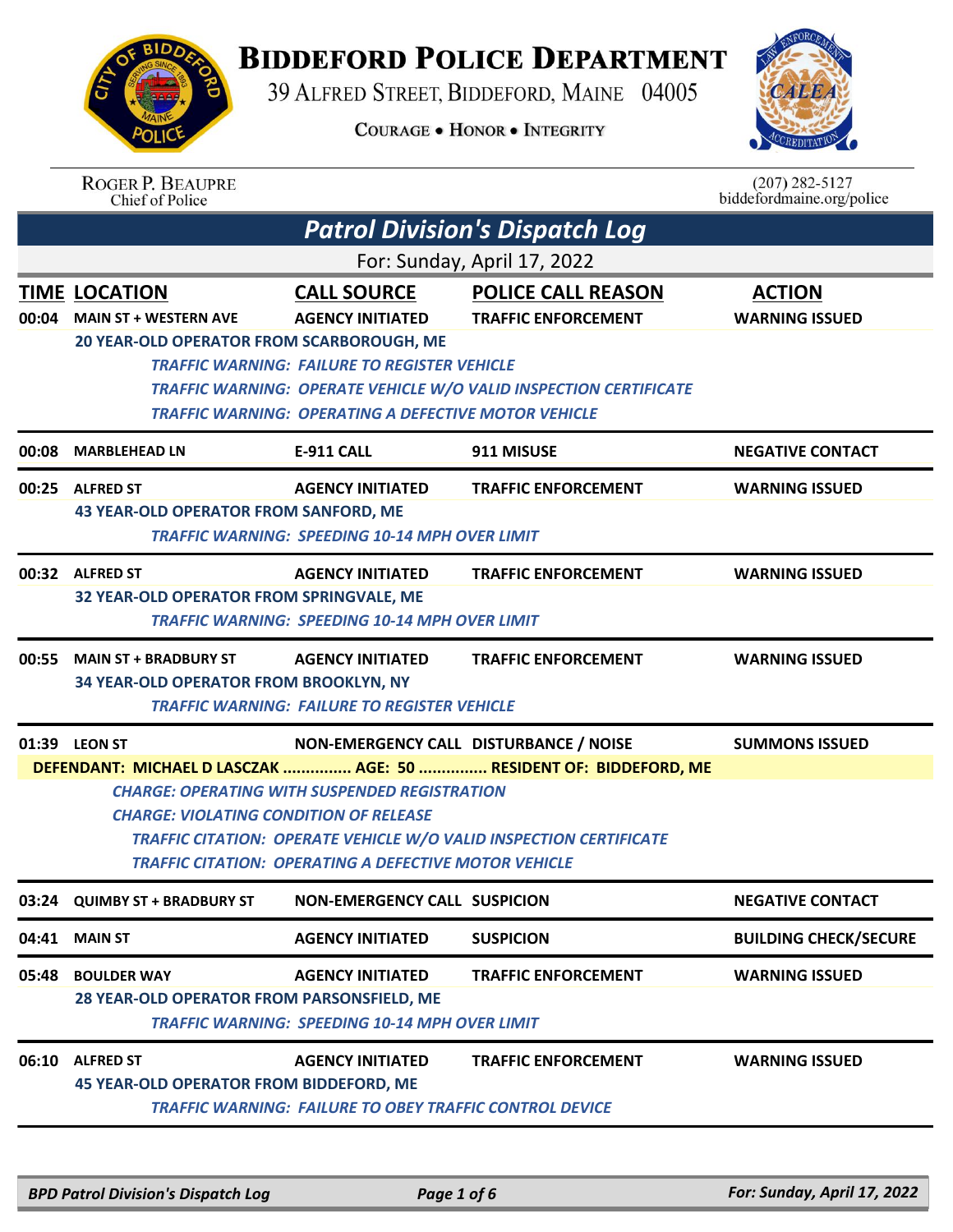|       | <b>TIME LOCATION</b><br>07:18 ALFRED ST<br>51 YEAR-OLD OPERATOR FROM WATERVILLE, ME                       | <b>CALL SOURCE</b><br><b>AGENCY INITIATED</b>                                                                          | <b>POLICE CALL REASON</b><br><b>TRAFFIC ENFORCEMENT</b>                                                                                                                        | <b>ACTION</b><br><b>WARNING ISSUED</b> |
|-------|-----------------------------------------------------------------------------------------------------------|------------------------------------------------------------------------------------------------------------------------|--------------------------------------------------------------------------------------------------------------------------------------------------------------------------------|----------------------------------------|
|       |                                                                                                           | <b>TRAFFIC WARNING: FAILING TO CARRY VEHICLE REGISTRATION</b><br><b>TRAFFIC WARNING: SPEEDING 10-14 MPH OVER LIMIT</b> | <b>TRAFFIC WARNING: FAILING TO NOTIFY STATE OF NAME AND ADDRESS CHANGE</b>                                                                                                     |                                        |
|       | 07:29 ALFRED ST<br><b>34 YEAR-OLD OPERATOR FROM SANFORD, ME</b>                                           | <b>AGENCY INITIATED</b>                                                                                                | <b>TRAFFIC ENFORCEMENT</b><br>TRAFFIC CITATION: OPERATE VEHICLE W/O VALID INSPECTION CERTIFICATE                                                                               | <b>VSAC ISSUED</b>                     |
|       | 07:52 ALFRED ST + BOULDER WAY<br><b>42 YEAR-OLD OPERATOR FROM PORTLAND, ME</b>                            | <b>AGENCY INITIATED</b><br><b>TRAFFIC WARNING: SPEEDING 10-14 MPH OVER LIMIT</b>                                       | <b>TRAFFIC ENFORCEMENT</b>                                                                                                                                                     | <b>WARNING ISSUED</b>                  |
|       | 07:58 ALFRED ST + PRECOURT ST                                                                             |                                                                                                                        | AGENCY INITIATED TRAFFIC ENFORCEMENT<br>DEFENDANT: JOSHUA D JOHNSON  AGE: 37  RESIDENT OF: SANFORD, ME                                                                         | <b>SUMMONS ISSUED</b>                  |
|       | <b>CHARGE: FAILURE TO REGISTER VEHICLE</b><br>DEFENDANT: KARA E CABANA  AGE: 30  RESIDENT OF: SANFORD, ME | <b>CHARGE: OPERATING WITH SUSPENDED REGISTRATION</b><br><b>TRAFFIC CITATION: SPEEDING 10-14 MPH OVER LIMIT</b>         | <b>TRAFFIC WARNING: OPERATE VEHICLE W/O VALID INSPECTION CERTIFICATE</b><br>TRAFFIC WARNING: REGISTRATION PLATES NOT PLAINLY VISIBLE / LEGIBLE                                 |                                        |
|       | 08:36 ELM ST + GRAYSON ST<br>38 YEAR-OLD OPERATOR FROM ARUNDEL, ME                                        | <b>AGENCY INITIATED</b>                                                                                                | <b>TRAFFIC ENFORCEMENT</b><br>TRAFFIC CITATION: OPERATE VEHICLE W/O VALID INSPECTION CERTIFICATE<br><b>TRAFFIC WARNING: FAILING TO NOTIFY STATE OF NAME AND ADDRESS CHANGE</b> | <b>VSAC ISSUED</b>                     |
| 08:47 | <b>ELM ST + WACO DR</b><br>26 YEAR-OLD OPERATOR FROM BIDDEFORD, ME                                        | <b>AGENCY INITIATED</b><br><b>TRAFFIC WARNING: SPEEDING 10-14 MPH OVER LIMIT</b>                                       | <b>TRAFFIC ENFORCEMENT</b><br>TRAFFIC WARNING: OPERATE VEHICLE W/O VALID INSPECTION CERTIFICATE                                                                                | <b>WARNING ISSUED</b>                  |
|       | 09:02 ALFRED ST + LETELLIER LN<br>33 YEAR-OLD OPERATOR FROM CHESTERFIELD, NH                              | <b>AGENCY INITIATED</b><br><b>TRAFFIC WARNING: SPEEDING 10-14 MPH OVER LIMIT</b>                                       | <b>TRAFFIC ENFORCEMENT</b>                                                                                                                                                     | <b>WARNING ISSUED</b>                  |
| 09:20 | <b>ALFRED ST + ANDREWS RD</b><br><b>62 YEAR-OLD OPERATOR FROM ALNA, ME</b>                                | <b>AGENCY INITIATED</b><br><b>TRAFFIC CITATION: SPEEDING 15-19 MPH OVER LIMIT</b>                                      | <b>TRAFFIC ENFORCEMENT</b>                                                                                                                                                     | <b>VSAC ISSUED</b>                     |
|       | 09:24 LEON ST                                                                                             |                                                                                                                        | NON-EMERGENCY CALL TRAFFIC ENFORCEMENT                                                                                                                                         | <b>SERVICES RENDERED</b>               |
| 09:29 | <b>MILE STRETCH RD</b><br><b>63 YEAR-OLD OPERATOR FROM BIDDEFORD, ME</b>                                  | <b>AGENCY INITIATED</b><br><b>TRAFFIC WARNING: SPEEDING 10-14 MPH OVER LIMIT</b>                                       | <b>TRAFFIC ENFORCEMENT</b>                                                                                                                                                     | <b>WARNING ISSUED</b>                  |
| 09:30 | <b>ALFRED ST + MARINER WAY</b>                                                                            | <b>AGENCY INITIATED</b>                                                                                                | <b>TRAFFIC ENFORCEMENT</b>                                                                                                                                                     | <b>VSAC ISSUED</b>                     |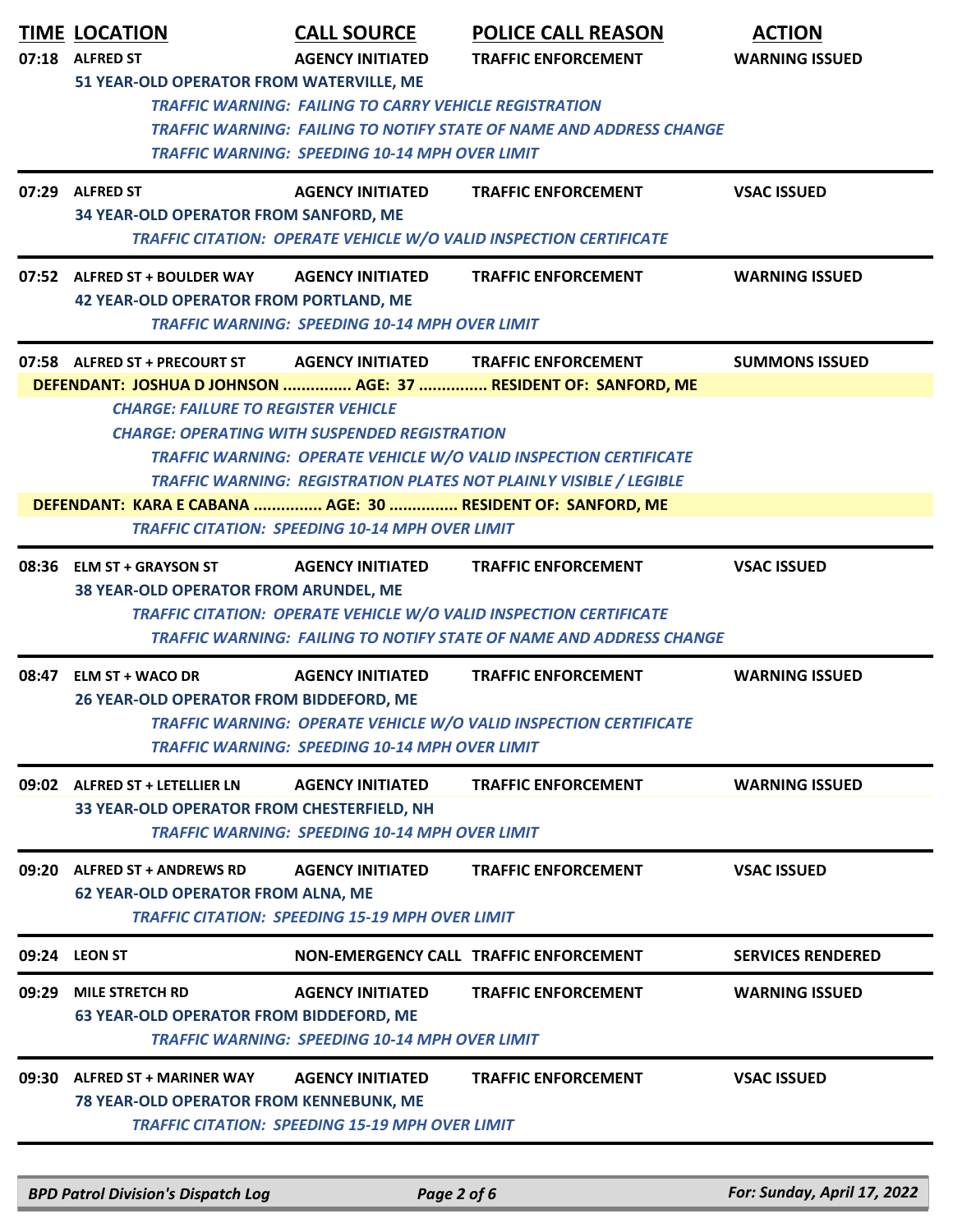|       | <b>TIME LOCATION</b><br>09:40 GRAHAM ST                                              | <b>CALL SOURCE</b><br><b>NON-EMERGENCY CALL CIVIL COMPLAINT</b>                         | <b>POLICE CALL REASON</b>                                                                                                                                            | <b>ACTION</b><br><b>CIVIL COMPLAINT</b> |
|-------|--------------------------------------------------------------------------------------|-----------------------------------------------------------------------------------------|----------------------------------------------------------------------------------------------------------------------------------------------------------------------|-----------------------------------------|
|       | 10:22 ALFRED ST + MARINER WAY<br><b>32 YEAR-OLD OPERATOR FROM LYMAN, ME</b>          | <b>AGENCY INITIATED</b><br><b>TRAFFIC CITATION: SPEEDING 15-19 MPH OVER LIMIT</b>       | <b>TRAFFIC ENFORCEMENT</b>                                                                                                                                           | <b>VSAC ISSUED</b>                      |
|       | 10:34 ALFRED ST + MARINER WAY<br><b>18 YEAR-OLD OPERATOR FROM DAYTON, ME</b>         | <b>AGENCY INITIATED</b><br><b>TRAFFIC CITATION: SPEEDING 15-19 MPH OVER LIMIT</b>       | <b>TRAFFIC ENFORCEMENT</b><br>TRAFFIC CITATION: OPERATE VEHICLE W/O VALID INSPECTION CERTIFICATE                                                                     | <b>VSAC ISSUED</b>                      |
|       | 10:43 ALFRED ST + CLARK ST<br><b>63 YEAR-OLD OPERATOR FROM SACO, ME</b>              | <b>AGENCY INITIATED</b>                                                                 | <b>TRAFFIC ENFORCEMENT</b><br>TRAFFIC WARNING: OPERATE VEHICLE W/O VALID INSPECTION CERTIFICATE                                                                      | <b>WARNING ISSUED</b>                   |
|       | 10:45 ALFRED ST + LETELLIER LN<br>56 YEAR-OLD OPERATOR FROM ARUNDEL, ME              | <b>AGENCY INITIATED</b><br><b>TRAFFIC WARNING: SPEEDING 10-14 MPH OVER LIMIT</b>        | <b>TRAFFIC ENFORCEMENT</b>                                                                                                                                           | <b>WARNING ISSUED</b>                   |
|       | 10:52 ALFRED ST<br>38 YEAR-OLD OPERATOR FROM PORTLAND, ME                            | <b>AGENCY INITIATED</b>                                                                 | <b>TRAFFIC ENFORCEMENT</b><br>TRAFFIC CITATION: OPERATE VEHICLE W/O VALID INSPECTION CERTIFICATE<br>TRAFFIC WARNING: OPERATING VEHICLE WITH SUB-STANDARD WINDOW TINT | <b>VSAC ISSUED</b>                      |
|       | 11:05 SULLIVAN ST                                                                    | <b>E-911 CALL</b>                                                                       | <b>ASSIST: MEDICAL</b>                                                                                                                                               | <b>TRANSPORT TO HOSPITAL</b>            |
| 11:07 | <b>PLYMOUTH DR</b>                                                                   | <b>NON-EMERGENCY CALL ALARM - POLICE</b>                                                |                                                                                                                                                                      | <b>FALSE ALARM</b>                      |
|       | 11:24 MAY ST + DARTMOUTH ST<br><b>30 YEAR-OLD OPERATOR FROM KENNEBUNK, ME</b>        | <b>AGENCY INITIATED</b><br><b>TRAFFIC WARNING: OBSCURING MOTOR VEHICLE PLATES MARKS</b> | <b>TRAFFIC ENFORCEMENT</b><br>TRAFFIC WARNING: OPERATE VEHICLE W/O VALID INSPECTION CERTIFICATE                                                                      | <b>WARNING ISSUED</b>                   |
| 11:32 | <b>MAY ST + HARVARD ST</b><br>35 YEAR-OLD OPERATOR FROM SANFORD, ME                  | <b>AGENCY INITIATED</b><br><b>TRAFFIC WARNING: SPEEDING 1-9 MPH OVER LIMIT</b>          | <b>TRAFFIC ENFORCEMENT</b>                                                                                                                                           | <b>WARNING ISSUED</b>                   |
|       | 11:37 ALFRED ST<br><b>62 YEAR-OLD OPERATOR FROM PORTSMOUTH, NH</b>                   | <b>AGENCY INITIATED</b><br><b>TRAFFIC WARNING: SPEEDING 1-9 MPH OVER LIMIT</b>          | <b>TRAFFIC ENFORCEMENT</b>                                                                                                                                           | <b>WARNING ISSUED</b>                   |
| 11:48 | <b>PRECOURT ST + BAKERS WAY</b><br><b>43 YEAR-OLD OPERATOR FROM KENNEBUNK, ME</b>    | <b>AGENCY INITIATED</b>                                                                 | <b>TRAFFIC ENFORCEMENT</b>                                                                                                                                           | <b>WARNING ISSUED</b>                   |
|       | <b>TRAFFIC WARNING: SPEEDING 1-9 MPH OVER LIMIT</b>                                  |                                                                                         |                                                                                                                                                                      |                                         |
|       | 11:53 PRECOURT ST + BAKERS WAY<br><b>49 YEAR-OLD OPERATOR FROM KENNEBUNKPORT, ME</b> | <b>AGENCY INITIATED</b><br><b>TRAFFIC WARNING: SPEEDING 1-9 MPH OVER LIMIT</b>          | <b>TRAFFIC ENFORCEMENT</b>                                                                                                                                           | <b>WARNING ISSUED</b>                   |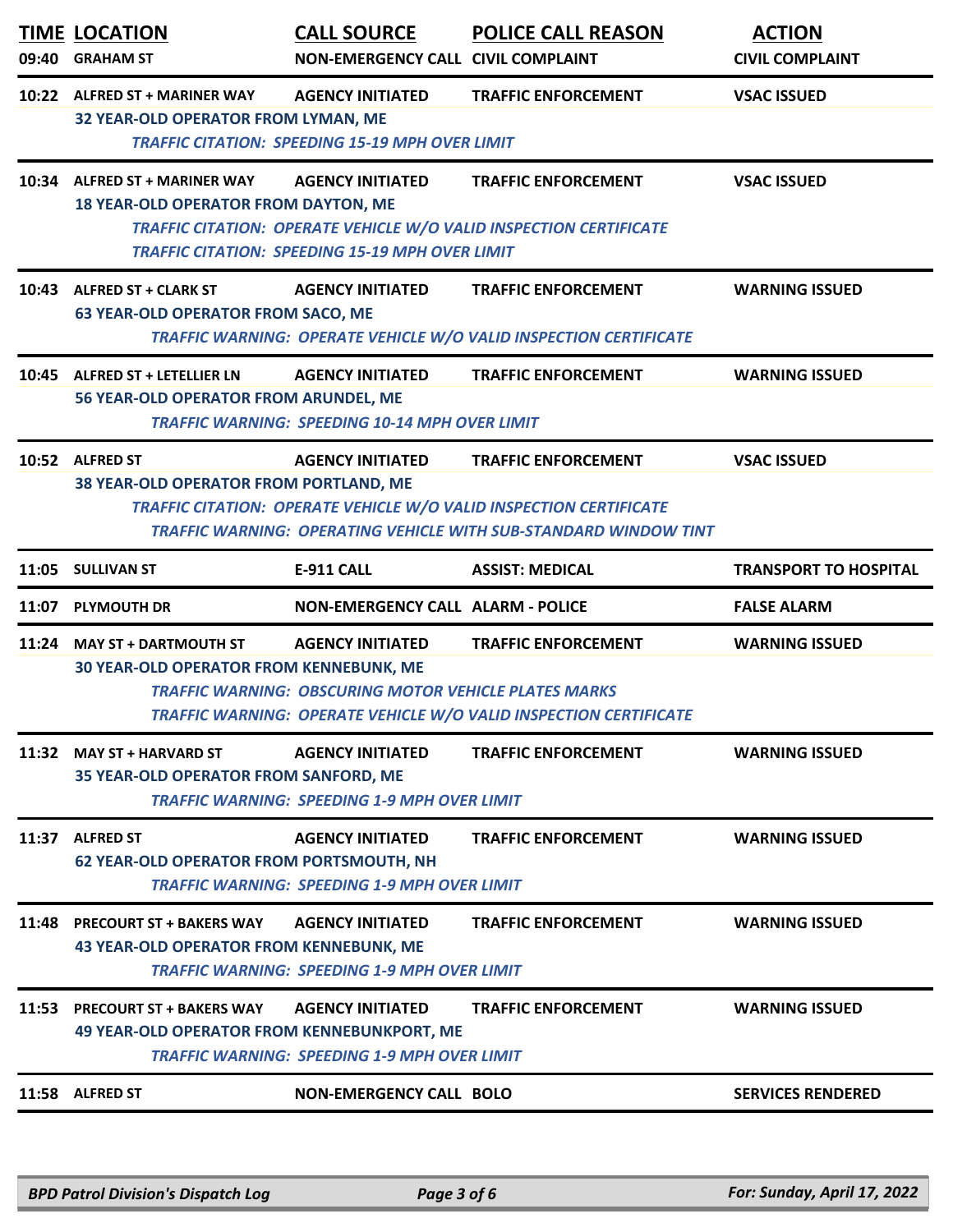|       | <b>TIME LOCATION</b><br>12:09 ALFRED ST + ANDREWS RD                           | <b>CALL SOURCE</b><br><b>AGENCY INITIATED</b>                                                                      | <b>POLICE CALL REASON</b><br><b>TRAFFIC ENFORCEMENT</b>                                                                                                           | <b>ACTION</b><br><b>WARNING ISSUED</b> |
|-------|--------------------------------------------------------------------------------|--------------------------------------------------------------------------------------------------------------------|-------------------------------------------------------------------------------------------------------------------------------------------------------------------|----------------------------------------|
|       | 52 YEAR-OLD OPERATOR FROM HOLLIS CENTER, ME                                    | <b>TRAFFIC WARNING: FAILING TO OBTAIN DRIVERS LICENSE</b><br><b>TRAFFIC WARNING: SPEEDING 10-14 MPH OVER LIMIT</b> | <b>TRAFFIC WARNING: NEW RESIDENT FAILING TO REGISTER VEHICLE &lt;30 &gt;150 days</b>                                                                              |                                        |
|       | 12:17 ELM ST                                                                   | <b>E-911 CALL</b>                                                                                                  | <b>BURGLARY OF A MOTOR VEHICLE</b>                                                                                                                                | <b>REPORT TAKEN</b>                    |
|       | 12:18 ALFRED ST<br>28 YEAR-OLD OPERATOR FROM LEBANON, ME                       | <b>AGENCY INITIATED</b><br><b>TRAFFIC CITATION: SPEEDING 15-19 MPH OVER LIMIT</b>                                  | <b>TRAFFIC ENFORCEMENT</b>                                                                                                                                        | <b>VSAC ISSUED</b>                     |
|       | 12:25 WEST ST + GUINEA RD<br>21 YEAR-OLD OPERATOR FROM KENNEBUNK, ME           | <b>AGENCY INITIATED</b><br><b>TRAFFIC WARNING: SPEEDING 10-14 MPH OVER LIMIT</b>                                   | <b>TRAFFIC ENFORCEMENT</b><br>TRAFFIC WARNING: OPERATE VEHICLE W/O VALID INSPECTION CERTIFICATE                                                                   | <b>WARNING ISSUED</b>                  |
|       | 12:30 ALFRED ST + LETELLIER LN<br>51 YEAR-OLD OPERATOR FROM HOLLIS, ME         | <b>AGENCY INITIATED</b><br><b>TRAFFIC CITATION: SPEEDING 15-19 MPH OVER LIMIT</b>                                  | <b>TRAFFIC ENFORCEMENT</b><br><b>TRAFFIC CITATION: FAILING TO PRODUCE EVIDENCE OF VEHICLE INSURANCE</b>                                                           | <b>VSAC ISSUED</b>                     |
|       | 12:39 SULLIVAN ST                                                              | <b>NON-EMERGENCY CALL SUSPICION</b>                                                                                |                                                                                                                                                                   | <b>SERVICES RENDERED</b>               |
|       | 12:47 ALFRED ST + MARINER WAY<br><b>61 YEAR-OLD OPERATOR FROM PORTLAND, ME</b> | <b>AGENCY INITIATED</b><br><b>TRAFFIC CITATION: SPEEDING 15-19 MPH OVER LIMIT</b>                                  | <b>TRAFFIC ENFORCEMENT</b>                                                                                                                                        | <b>VSAC ISSUED</b>                     |
|       | 13:11 HILL ST + HARRISON AVE<br>21 YEAR-OLD OPERATOR FROM BIDDEFORD, ME        | <b>AGENCY INITIATED</b><br><b>TRAFFIC CITATION: SPEEDING 10-14 MPH OVER LIMIT</b>                                  | <b>TRAFFIC ENFORCEMENT</b>                                                                                                                                        | <b>VSAC ISSUED</b>                     |
| 13:25 | <b>WASHINGTON ST</b><br>50 YEAR-OLD OPERATOR FROM BIDDEFORD, ME                | <b>AGENCY INITIATED</b>                                                                                            | <b>TRAFFIC ENFORCEMENT</b><br>TRAFFIC WARNING: OPERATE VEHICLE W/O VALID INSPECTION CERTIFICATE                                                                   | <b>WARNING ISSUED</b>                  |
| 13:40 | <b>MAY ST</b>                                                                  | <b>AGENCY INITIATED</b>                                                                                            | <b>PAPERWORK</b>                                                                                                                                                  | <b>PAPERWORK NOT SERVED</b>            |
| 13:57 | <b>MAY ST</b><br>21 YEAR-OLD OPERATOR FROM KENNEBUNK, ME                       | <b>AGENCY INITIATED</b><br><b>TRAFFIC WARNING: SPEEDING 10-14 MPH OVER LIMIT</b>                                   | <b>TRAFFIC ENFORCEMENT</b>                                                                                                                                        | <b>WARNING ISSUED</b>                  |
| 14:03 | <b>ALFRED ST</b>                                                               | <b>NON-EMERGENCY CALL ALARM - POLICE</b>                                                                           |                                                                                                                                                                   | <b>BUILDING CHECK/SECURE</b>           |
|       | 15:07 MAY ST<br><b>CHARGE: OPERATE VEHICLE WITHOUT LICENSE</b>                 | <b>AGENCY INITIATED</b>                                                                                            | <b>TRAFFIC ENFORCEMENT</b><br>DEFENDANT: AMANDA L GREEN  AGE: 29  RESIDENT OF: ROCHESTER, NH<br>TRAFFIC WARNING: OPERATE VEHICLE W/O VALID INSPECTION CERTIFICATE | <b>SUMMONS ISSUED</b>                  |
|       | 16:03 ELM ST                                                                   | <b>AGENCY INITIATED</b>                                                                                            | <b>ROAD HAZARD</b>                                                                                                                                                | <b>SERVICES RENDERED</b>               |
|       | 16:06 HIGH ST + WATER ST                                                       | <b>NON-EMERGENCY CALL BOLO</b>                                                                                     |                                                                                                                                                                   | <b>NEGATIVE CONTACT</b>                |
|       |                                                                                |                                                                                                                    |                                                                                                                                                                   |                                        |
|       | <b>BPD Patrol Division's Dispatch Log</b>                                      | Page 4 of 6                                                                                                        |                                                                                                                                                                   | For: Sunday, April 17, 2022            |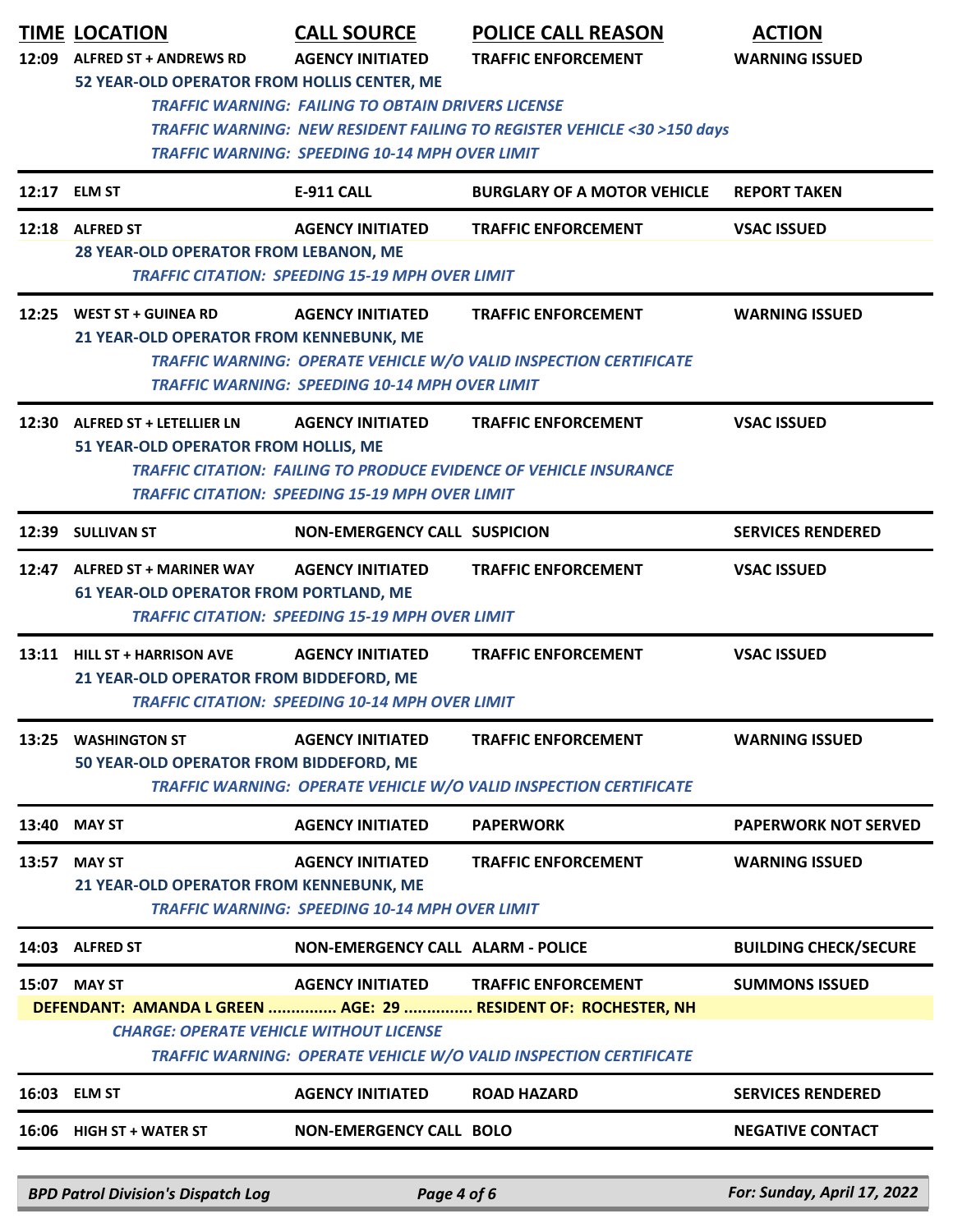| 16:07 | <b>TIME LOCATION</b><br><b>PRECOURT ST</b><br><b>63 YEAR-OLD OPERATOR FROM KENNEBUNK, ME</b> | <b>CALL SOURCE</b><br><b>AGENCY INITIATED</b>                                    | <b>POLICE CALL REASON</b><br><b>TRAFFIC ENFORCEMENT</b>                                                                                                                | <b>ACTION</b><br><b>WARNING ISSUED</b> |
|-------|----------------------------------------------------------------------------------------------|----------------------------------------------------------------------------------|------------------------------------------------------------------------------------------------------------------------------------------------------------------------|----------------------------------------|
|       |                                                                                              |                                                                                  | <b>TRAFFIC WARNING: OPERATE VEHICLE W/O VALID INSPECTION CERTIFICATE</b>                                                                                               |                                        |
|       | 16:08 GREEN ST + SOUTH ST<br>22 YEAR-OLD OPERATOR FROM PORTLAND, ME                          | <b>AGENCY INITIATED</b>                                                          | <b>TRAFFIC ENFORCEMENT</b><br><b>TRAFFIC WARNING: DRIVING IN WRONG DIRECTION ON ONE-WAY ROADWAY</b><br>TRAFFIC WARNING: OPERATING VEHICLE WITH INADEQUATE BRAKE LIGHTS | <b>WARNING ISSUED</b>                  |
|       | 16:22 ELM ST + COLE RD<br><b>19 YEAR-OLD OPERATOR FROM BIDDEFORD, ME</b>                     | <b>AGENCY INITIATED</b>                                                          | <b>TRAFFIC ENFORCEMENT</b><br>TRAFFIC WARNING: OPERATE VEHICLE W/O VALID INSPECTION CERTIFICATE                                                                        | <b>WARNING ISSUED</b>                  |
|       | 16:25 SOUTH ST + ELM ST<br>53 YEAR-OLD OPERATOR FROM SCARBOROUGH, ME                         | <b>AGENCY INITIATED</b>                                                          | <b>TRAFFIC ENFORCEMENT</b><br>TRAFFIC CITATION: OPERATE VEHICLE W/O VALID INSPECTION CERTIFICATE                                                                       | <b>VSAC ISSUED</b>                     |
|       | 17:05 MAIN ST + ELM ST                                                                       | <b>NON-EMERGENCY CALL BOLO</b>                                                   |                                                                                                                                                                        | <b>SERVICES RENDERED</b>               |
| 17:21 | <b>MAIN ST</b>                                                                               | <b>E-911 CALL</b>                                                                | <b>DISTURBANCE / NOISE</b>                                                                                                                                             | <b>NO ACTION REQUIRED</b>              |
|       | 17:38 BRADBURY ST                                                                            | NON-EMERGENCY CALL DISTURBANCE / NOISE                                           |                                                                                                                                                                        | <b>SERVICES RENDERED</b>               |
|       | 18:06 JEFFERSON ST<br>35 YEAR-OLD OPERATOR FROM BIDDEFORD, ME                                | <b>AGENCY INITIATED</b>                                                          | <b>TRAFFIC ENFORCEMENT</b><br><b>TRAFFIC WARNING: OPERATING VEHICLE WITH INADEQUATE BRAKE LIGHTS</b>                                                                   | <b>WARNING ISSUED</b>                  |
|       | 18:50 ALFRED ST + MAY ST<br>25 YEAR-OLD OPERATOR FROM SANFORD, ME                            | <b>AGENCY INITIATED</b><br><b>TRAFFIC WARNING: SPEEDING 10-14 MPH OVER LIMIT</b> | <b>TRAFFIC ENFORCEMENT</b>                                                                                                                                             | <b>WARNING ISSUED</b>                  |
|       | 19:26 ALFRED ST                                                                              | <b>NON-EMERGENCY CALL BOLO</b>                                                   |                                                                                                                                                                        | <b>NEGATIVE CONTACT</b>                |
| 19:34 | <b>WEST ST + BALD AVE</b><br>21 YEAR-OLD OPERATOR FROM NEWBURY, MA                           | <b>AGENCY INITIATED</b><br><b>TRAFFIC WARNING: SPEEDING 10-14 MPH OVER LIMIT</b> | <b>TRAFFIC ENFORCEMENT</b>                                                                                                                                             | <b>WARNING ISSUED</b>                  |
| 20:00 | <b>MAINE TPKE</b>                                                                            | <b>E-911 CALL</b>                                                                | <b>BOLO</b>                                                                                                                                                            | <b>NEGATIVE CONTACT</b>                |
| 20:07 | <b>POOL ST</b>                                                                               |                                                                                  | NON-EMERGENCY CALL VEHICLE CRASH - POLICE ONLY                                                                                                                         | <b>STATE FORM TAKEN</b>                |
| 20:14 | <b>OCEAN VIEW DR</b>                                                                         | <b>E-911 CALL</b>                                                                | 911 MISUSE                                                                                                                                                             | <b>SERVICES RENDERED</b>               |
| 20:19 | <b>MAY ST</b>                                                                                | <b>AGENCY INITIATED</b>                                                          | <b>PAPERWORK</b>                                                                                                                                                       | <b>PAPERWORK NOT SERVED</b>            |
| 20:30 | <b>ALFRED ST + PRECOURT ST</b><br>21 YEAR-OLD OPERATOR FROM COVENTRY, CT                     | <b>AGENCY INITIATED</b><br><b>TRAFFIC WARNING: SPEEDING 10-14 MPH OVER LIMIT</b> | <b>TRAFFIC ENFORCEMENT</b>                                                                                                                                             | <b>WARNING ISSUED</b>                  |
| 20:39 | <b>ALFRED ST</b>                                                                             | <b>E-911 CALL</b>                                                                | <b>DOMESTIC COMPLAINTS</b>                                                                                                                                             | <b>REPORT TAKEN</b>                    |
| 20:40 | <b>PARKVIEW CT</b>                                                                           | <b>E-911 CALL</b>                                                                | 911 MISUSE                                                                                                                                                             | <b>SERVICES RENDERED</b>               |
| 21:28 | <b>SOUTH ST</b>                                                                              | <b>E-911 CALL</b>                                                                | <b>WEAPONS</b>                                                                                                                                                         | <b>REPORT TAKEN</b>                    |
|       | <b>BPD Patrol Division's Dispatch Log</b>                                                    | Page 5 of 6                                                                      |                                                                                                                                                                        | For: Sunday, April 17, 2022            |